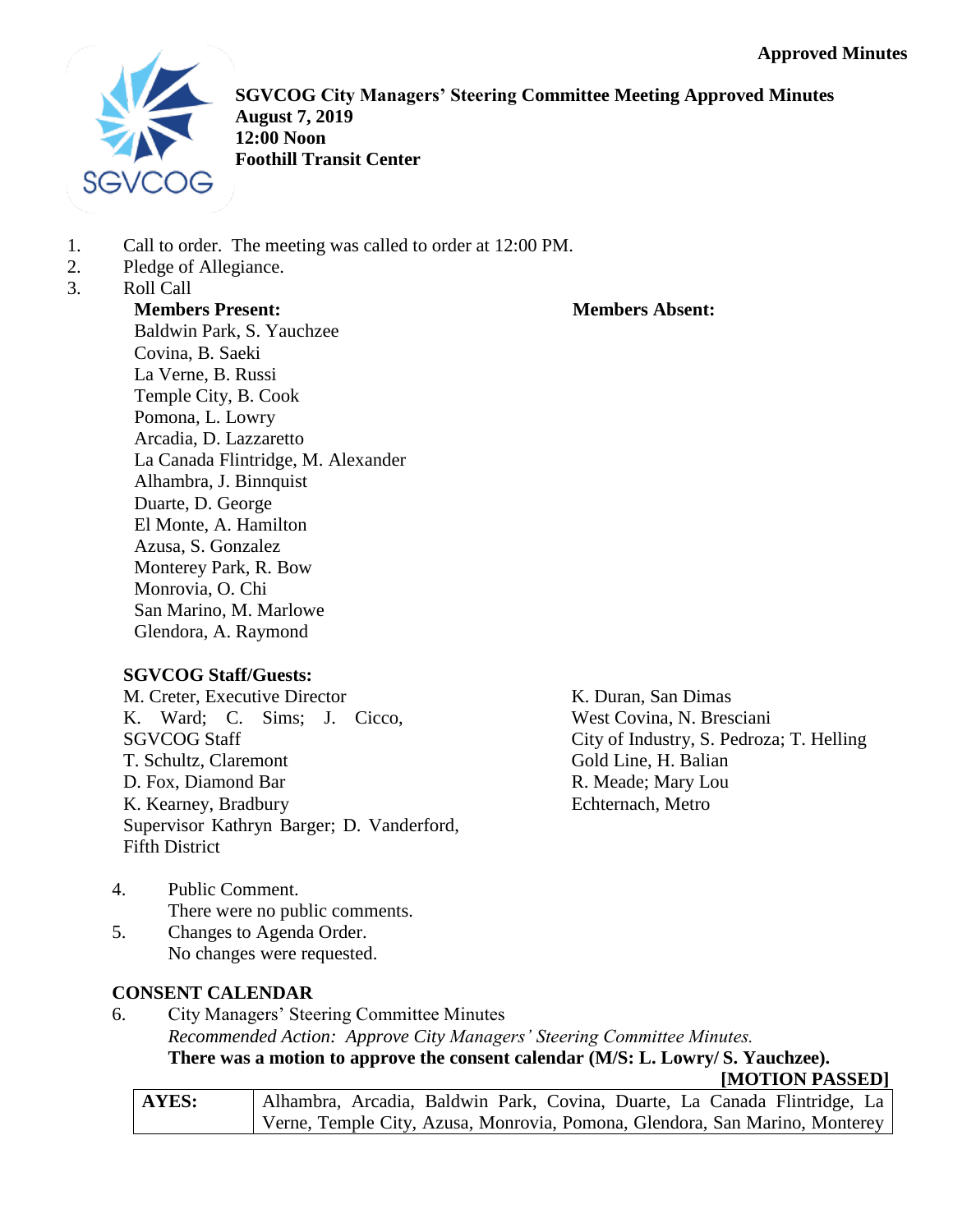|                | Park |
|----------------|------|
| <b>NOES:</b>   |      |
| ABSTAIN:       |      |
| <b>ABSENT:</b> |      |

### **DISCUSSION ITEMS**

7. City Homelessness Solutions Discussion: Supervisor Kathryn Barger, Los Angeles County, Fifth District Los Angeles County Supervisor Kathryn Barger and Committee members discussed various homelessness issues and challenges occurring in the San Gabriel Valley. Challenges discussed included arduous County homelessness funding applications and contracting process. Additionally, city managers discussed the need for communication support to help cities address residents' concerns and help constituents to better understand homelessness.

Supervisor Barger expressed a solution regarding working with her colleagues to bring forth a motion to fund the SGVCOG. She recommended cities to work with the SGVCOG to develop a regional needs statement and a project list with funding amounts through using existing homeless plans as a planning framework. The Supervisor plans on bringing a motion to the Los Angeles County Board of Supervisors in early September to fund the SGVCOG.

8. Gold Line Foothill Extension Funding

M. Creter presented on this item. There was discussion to simplify the message to the Governing Board to say that the \$126 million Subregional Equity funds allocated to the Gold Line would not put other regional capital projects in jeopardy, as well as direct Metro to ensure all Subregional eligible projects would be accounted for. Committee members also noted that the rushed schedule to consider the Metro request was not ideal, but recognition that completion of the Gold Lines extension had significant benefit to region.

**There was a motion to recommend the Governing Board support an allocation of \$126M in future Subregional Equity Program funds to the Gold Line Foothill Extension Project (M/S: S. Yauchzee/ S. Gonzalez).**

### **[MOTION PASSED]**

| <b>AYES:</b>    | Alhambra, Arcadia, Baldwin Park, Covina, Duarte, La Canada Flintridge, La   |
|-----------------|-----------------------------------------------------------------------------|
|                 | Verne, Temple City, Azusa, Monrovia, Pomona, Glendora, San Marino, Monterey |
|                 | Park                                                                        |
| <b>NOES:</b>    |                                                                             |
| <b>ABSTAIN:</b> |                                                                             |
| <b>ABSENT:</b>  |                                                                             |

### **UPDATE ITEMS**

- 9. San Gabriel Valley Regional Housing Trust Fund Item was deferred to the next meeting.
- 10. Service Delivery Study Item was deferred to the next meeting.